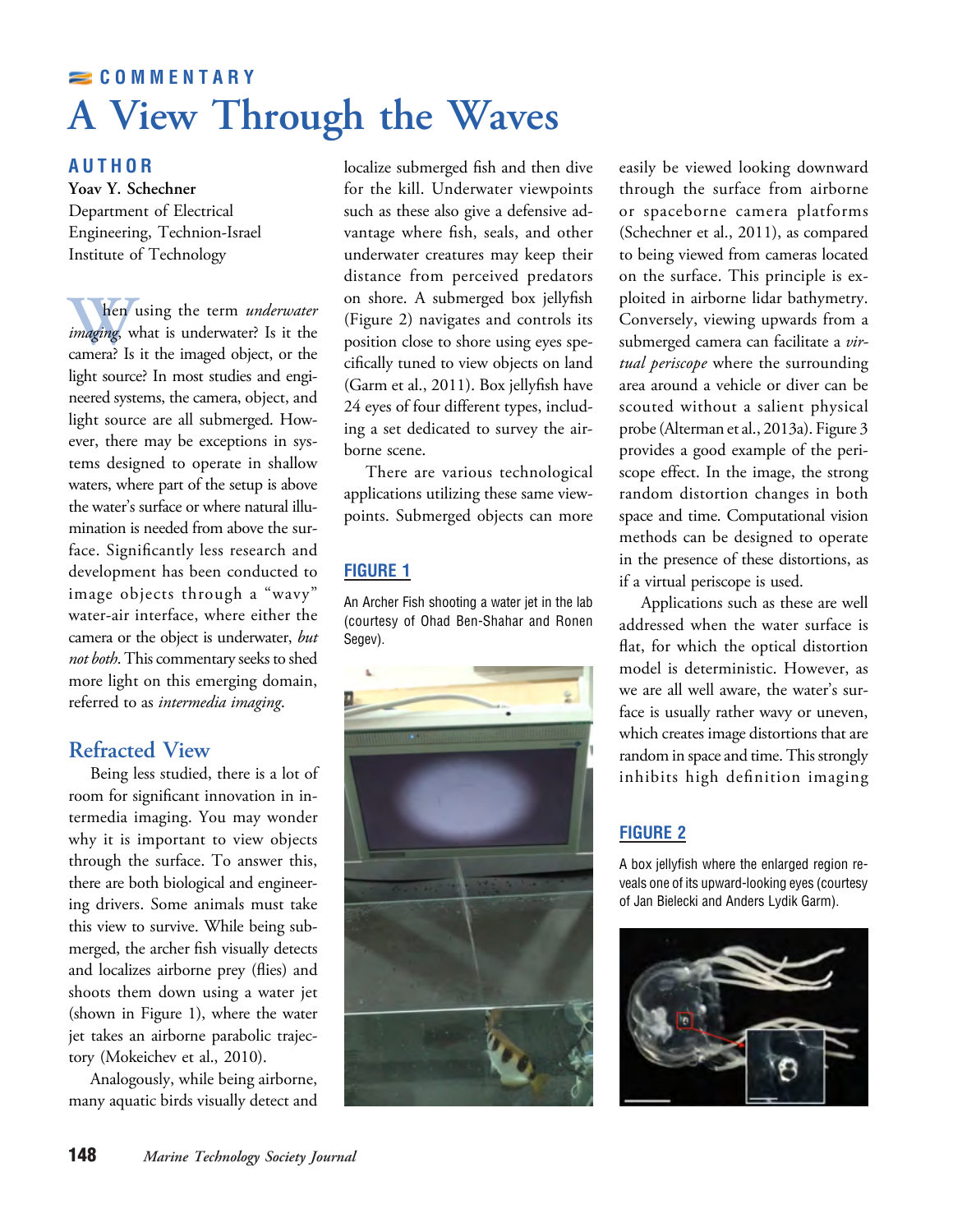### FIGURE 3

An airborne scene captured by a submerged camcorder (Alterman et al., 2013a).



through the medium as was shown in Figure 3. Consequently, applying standard deterministic imaging models and recovery methods will result in very large errors.

Rather than adhering to standard image processing approaches, there are other principles that can help. One principle incorporates the said randomness into the imaging model. This leads to stochastic inverse methods coupled to multiple, independent image measurements in a sequence. Methods based on this principle do not claim to achieve precise, true results but rather achieve highly likely results (Alterman et al., 2013b). To date, researchers have applied only a fraction of the processing and statistical tools that are available, including machine learning (Tian & Narasimhan, 2012). There is a lot of room for innovative algorithms.

Another helpful principle is that the random wavy surface can be measured. If the water surface topography is mapped while images are taken through this surface, then image distortion can be deterministically derived and inverted. In such cases, there is less need for complex algorithms. Physical measurements of the surface take the burden off the computer and transfer it to the measurement optics. Ingenious

ideas have been suggested to measure water surface topography that affects images (Baglio et al., 1998; Milder et al., 2006; Schultz & Corrada-Emmanuel, 2007). Techniques include analysis of reflected sky radiance and polarization, sun-glint, laser specularities, and wave self-occlusion. These preliminary and creative methods demonstrate the richness of cues from which the wave structure can be inferred.

 $E$  Even if both the camera and object are submerged, the surface waves can still strongly affect images. The spatiotemporal variations of the water surface modulate sunlight refracted into the water. Natural illumination thus has a spatiotemporal random pattern, termed sunlight flicker or caustic network. The illumination modulation is so strong and fast that it often overwhelms spatial variations created by object albedo, as shown in Figure 4. This is contrary to scenes captured in air where illumination variations are typically of low frequency in space and time. It appears as if vision in the presence of caustic networks is inherently difficult; however, facts may point to the contrary. In a recent publication, Swirski and Schechner (2013) show that this effect actually eases the 3-D recovery of the underwater scene, while recovering motion of the rig carrying the camera (Figure 4).

For decades, most computer vision methods have been developed for outof-water scenes. Hence, most computer vision methods were developed under the assumption that illumination variations consist of low frequencies, while strong changes are attributed to albedo variations. Due to sunlight flicker, these assumptions

### FIGURE 4

Sunlight flicker creates a strong spatiotemporal illumination pattern on the seafloor and submerged objects (images courtesy of Yohay Swirski).



become invalid beneath the water's surface. This poses a problem when traditional, in-air computer vision methods are applied to underwater applications.

However, many shallow water marine animals have a small visual cortex and thrive in this environment. This indicates that biological vision in the presence of flickering caustics is not overwhelmingly complex if visual processing is done in way that is tuned to the flicker. Some tasks may even be made easier by this effect. To realize this, we need to bypass old notions that stem from traditional computer vision algorithms and rather think afresh on visual tasks and how caustics can be useful for them.

Consider range triangulation by stereoscopic vision, which requires determination of correspondence between image points in different locations. In air, this is usually a difficult problem. However, the spatiotemporal caustic illumination pattern very